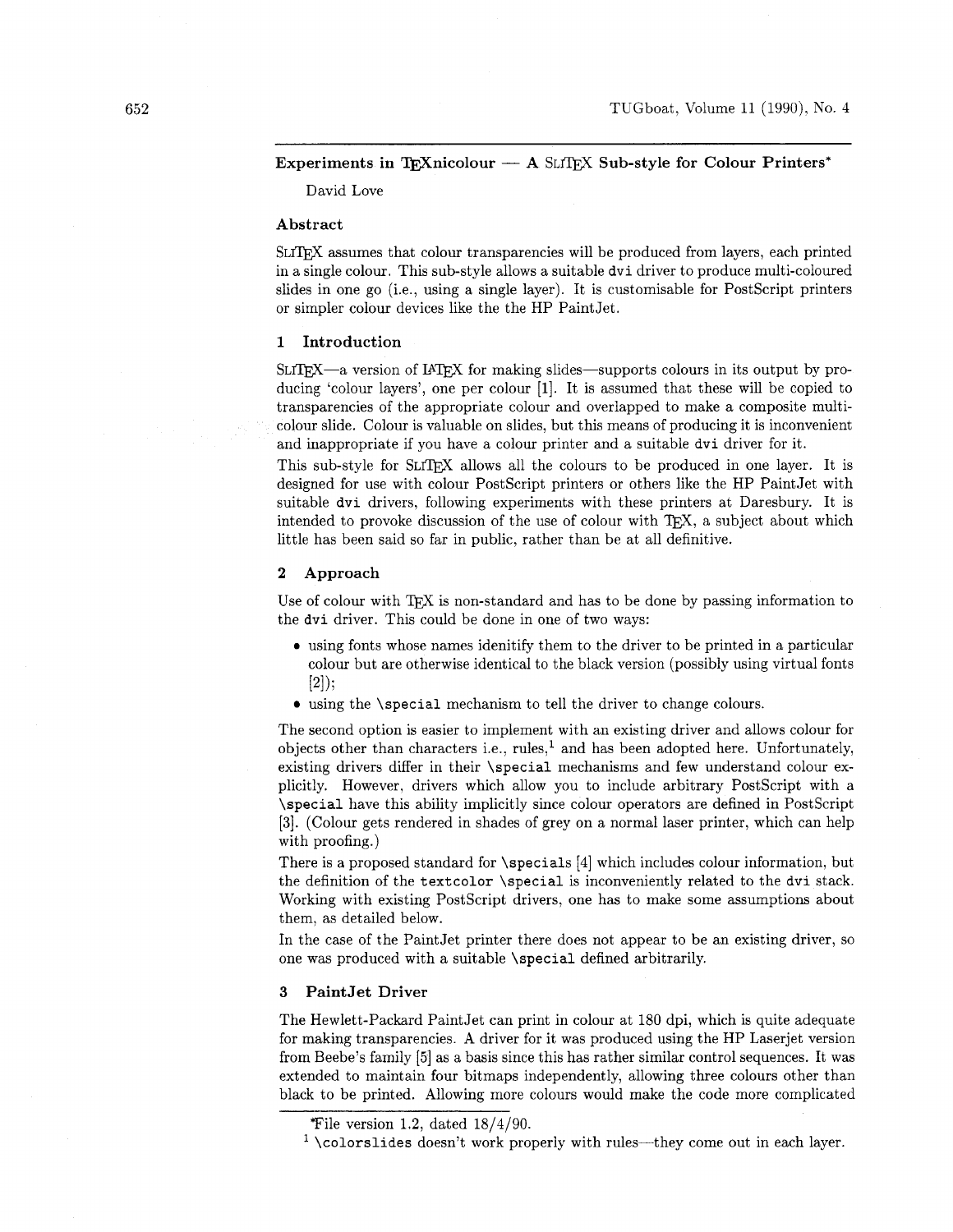and slower as well as using more memory for the bitmaps. It supports one \special to allow colour changes between black, red, green and blue. A defect is that the result of overlapping items of different colours is independent of their order in the dvi file, but this simplifies the driver considerably.

#### **4 Assumptions**

The necessary assumptions about the driver are largely isolated in the macros \special@color and \colormix.<sup>2</sup> Suitable changes could quite easily be made to conform with an eventual standard for \specials or use a different driver.

#### **4.1 Postscript**

We assume that a PostScript driver understands \specials of the form

# $\verb|\special{ps::|/}code\rangle$

where  $\langle code \rangle$  is arbitrary PostScript from which the surrounding code output by the driver is not protected. This is appropriate for Rokicki's dvips and ArborText's DVILASER/PS. We use the RGB colour model [3, §4.8].

#### **4.2 PaintJet or other printer**

A non-PostScript printer should understand a special of the form  $\{\text{color}_(\text{color}_i),\}$ , where  $\langle colour \rangle$  can take the values black, red, green or blue, determining the colour of all subsequent printing until the next change. The default is assumed to be black.

# **5 User interface**

As well as redefining some internal SLTFX macros, we make some new ones as described below.

- The default is to assume the use of a PostScript printer. Saying \psprinterfalse \psprinterfalse changes this to produce output suitable for the PaintJet (or similar printer). This should be done only in the preamble.
	- **\colors slide**  Any colours you use *must* be declared using \colors (even red, green, blue and black). They do not need including in the argument of **\begin{slide}** for use with \truecolors, but there needs to be some argument, even if it's null.
	- Like \blackandwhite. \truecolors is invoked from the driver file to process a batch \truecolors of slides described in the file given as its argument. It works like \blackandwhite in that it makes only one layer, but will include the information for the printer to produce the colours in the dvi file. Notes are not printed by \truecolors.

#### **5.1 PostScript specifics**

\colormix

Before you use a new PostScript colour, you have to define how it is mixed from red, green and blue. \colormix does this for you. It takes four arguments. The first is the name of the colour and the others are numeric values for the intensities of red. green and blue respectively in the mixture. (See the description of RGB in **[3].)** These values must lie in the range 0-1 such that 1 is most intense and 0 is no intensity. Thus you might define yellow by

# **\colormix{yellow}{O}{l}{l}**

You don't need to define red, green, blue or black-they are done already.

You could put blocks of text on a coloured background either by setting them on top of a suitably-sized rule or by using explicit \specials.

<sup>&</sup>lt;sup>2</sup> I spell the English way except in code names, where I reluctantly use 'color' for consistency with existing code.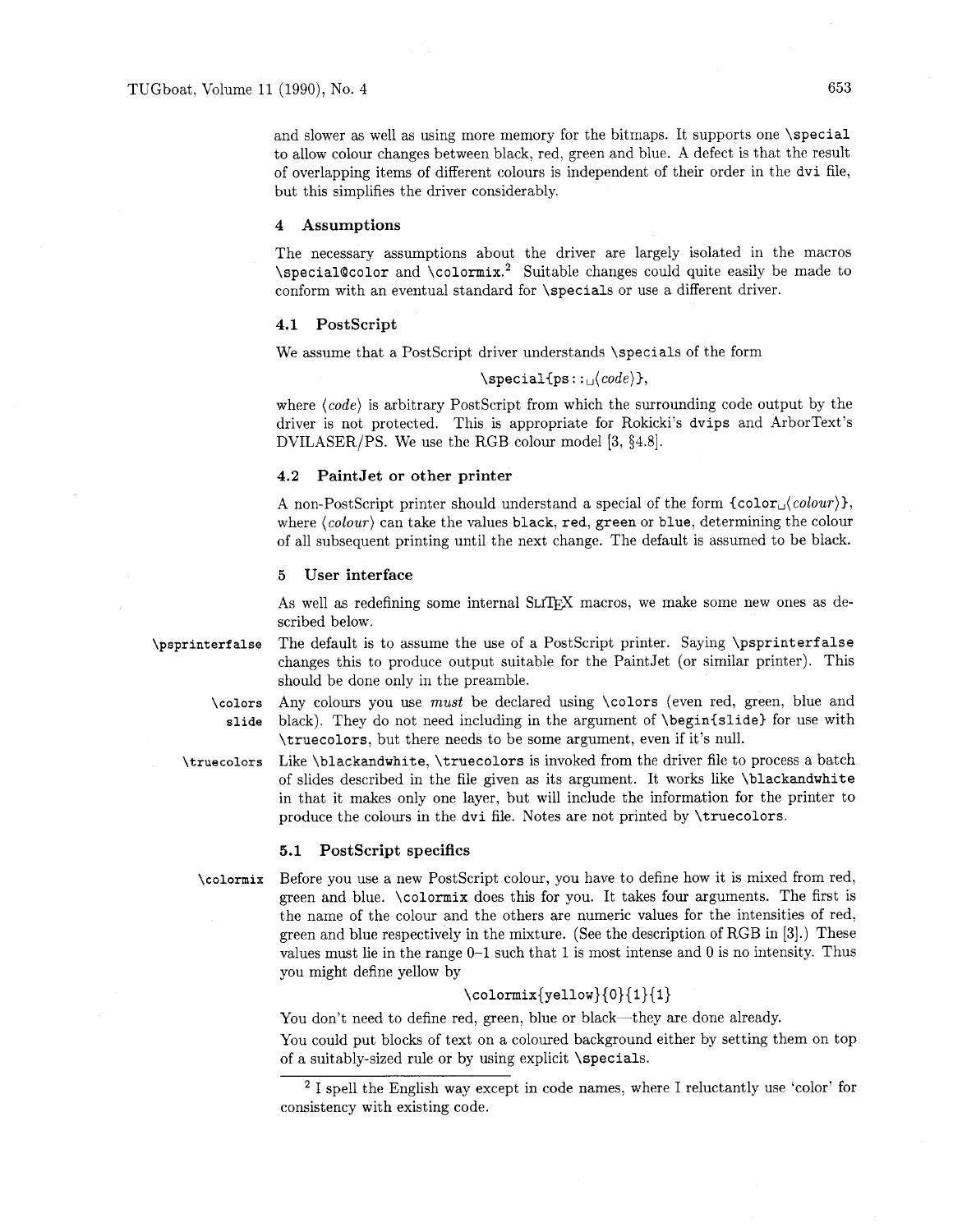# **5.2 Other printers**

Only red, green, blue and black are available. Use of \colormix will produce a warning. Using a non-white background won't work very well with the PaintJet.

### **5.3 Problem with list environments**

A problem occurs if you want the first text in a list environment item to be a different colour to the label since \specials before the text appear in the dvi file before the label. **A** way round this is to insert \leavemode after \item. This sort of problem may occur in other situtaions.

# **6 Code**

#### **6.1 Driver-independent code**

**\typeout{SliTeX style option 'truecols' (v. \fileversion\space of \filedate)}** 

**\if@truecol** We introduce a new switch to tell us whether we can assume we have true colour printing capability and unset it initially.

### \newif \if@truecol \@truecolfalse

**\the@color** We keep track of the current colour using \the@color (to get colours right with grouping). Initially it's black.

# \def\the@color{\black}

**\ifpsprinter** This tells us if we're dealing with a Postscript printer (the default) or not.

\newif \ifpsprinter \psprintertrue

**\truecolors** A new \truecolors command is defined, which works like \blackandwhite, printing everything in the file given as its argument in one layer. Thus it must set the **\@bw**  switch. This slightly unfortunate change to \@bw's meaning makes the alterations easier.

#### \newcommand{\truecolors}[1]{\@truecoltrue \blackandwhite{#1}}

**\@color** We modify \@color to take note of the Qtruecol setting (if @bw is set). If appropriate, it puts out a colour-changing \special using \special@color. We can omit the test for a colour change in math mode if we're not depending on invisible fonts.

```
\def\@color#l{% 
 \if@truecol \else \@mmodetest \fi % change 
 \if@bw \@visibletrue 
   \if@truecol \special@color{#l}\fi % change 
  \else \@visiblefalse 
    \@for \Qx@a :=#l\do~\ifx\QxQa\@currcolor\@visibletrue\fi}\fi 
  \@currsize \@currfont \ignorespaces)
```
**\endslide** We ensure that the driver colour is reset to black at the end of each slide by setting it in \endslide.

#### **\def\endslide{\@color{black)\par\break)**

**\note** We don't want to waste truecolour output on producing notes, which we will if we don't re-define \note (since **Qbw** is set by \truecolors). We just add a test on Otruecol.

```
\def\note{% 
  \stepcounter{note)% 
  \if Obw 
    \if@truecol \gdef\@slidesw{F)% added 
    \else 
      \gdef\@slidesw{T)% 
      \if @onlynotesw\@whilenum \c@slide > \@donotehigh\relax 
        \do{\@setlimits\@donotelist\@donotelow\@donotehigh}\ifnum
```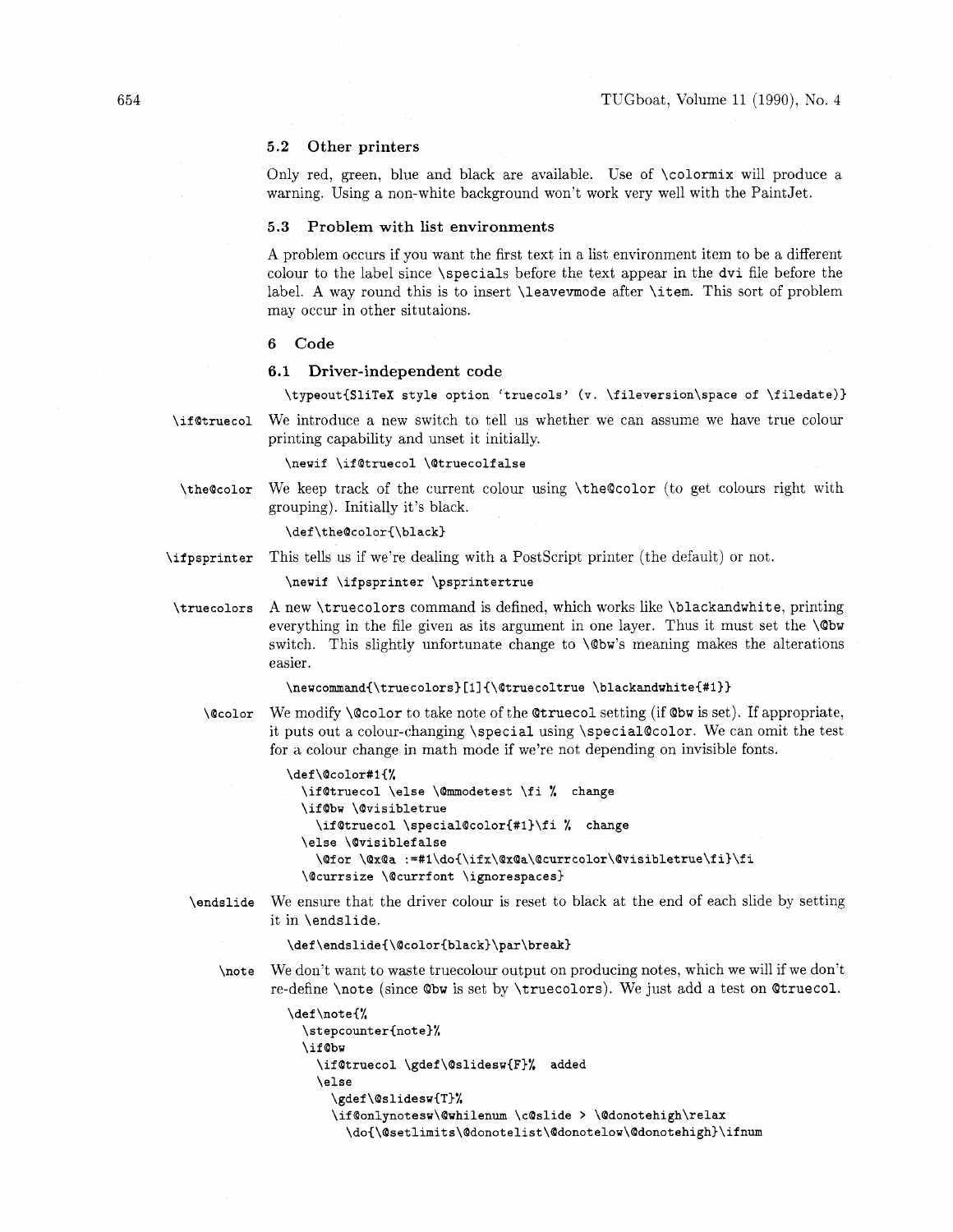```
\c@slide < \@donotelow\relax \gdef\@slidesw{F}\fi\fi\fi
\else \gdef\@slidesw{F}\fi
\if\@slidesw T\newpage\thispagestyle{note}\else
\end{note}\@gobbletoend{note}\fi }
```
\colors We re-define \colors to check that we know about those specified. It could, perhaps, be dispensed with at the cost of incompatibility with standard SLTFX. If we're not using PostScript only the four pre-defined colours are available.

```
\def\colors#l{% 
  \@for\@colortemp:=#l\do{% 
    \Qifundefined{\@colortemp @mix){% change 
      \ifpsprinter 
        \errhelp{You could use I to define it now.)% 
        \errmessage{You need to use \noexpand\colormix to define 
                     \@colortemp)% 
      \else 
        \errhelp{It's safe to carry on.)% 
        \errmessage{You can only use black, red, green and blue with 
                     this printer, not \@colortemp)% 
        \expandafter\xdef\csname\Qcolortemp\endcsname{\relax)% 
      \fi 
    30% 
    \expandafter\xdef\csname\Qcolortemp\endcsname 
      {\noexpand\@color{\Qcolortemp~)% 
  )% (do) 
  \ifx\@colorlist\@empty \gdef\@colorlist{#l)% 
  \else \xdef\@colorlist{\@colorlist,#l)\fi)
```
\pagestyle Finally we change the default pagestyle since the alignment marks would only be useful with overlays.

\pagestyle{plain}

# **6.2 Driver-dependent code**

\colormix The Postscript user can mix new colours in the RGB model using \colormix. It takes four arguments, the name of the colour (which must then be declared with \colors) and three real numbers in the range 0-1 describing respectively the intensity of red. green and blue in the result. The result is to define a macro of the form  $\langle \langle colour \rangle$ Qmix to be a list of arguments 2-4.

```
\def\colormix#l#2#3#4{% 
  \ifpsprinter \else \typeout{Warning: \noexpand\colormix used with 
    \noexpand\psprinterf alse . )\f i 
  \color@range@check{#2}\color@range@check{#3}\color@range@check{#4}%
  \expandafter\xdef\csname#1Qmix\endcsname#2 #3 #4))
```
\color@rangeQcheck We need to check that the numeric arguments of \colormix are in the range 0-1. Since they're real numbers we convert them to dimensions to test.

> \def \color@range@check#l{% **\def\fred{\errhelp{Carry** on, but you'll get a Postscript error if you try to print the results.)% **\errmessage{\noexpand\colormix** arguments must be in the range  $0--1$ }}% \ifdim#l pt < Opt \fred \fi \ifdim#l pt > Ipt \fred \fi )

\special@color This has to change the current colour on the output device to that given as its argument, but first has to store the current value and make sure it is reinstated at the end of the current group. (Coloured fonts would avoid the need for this.) Note the